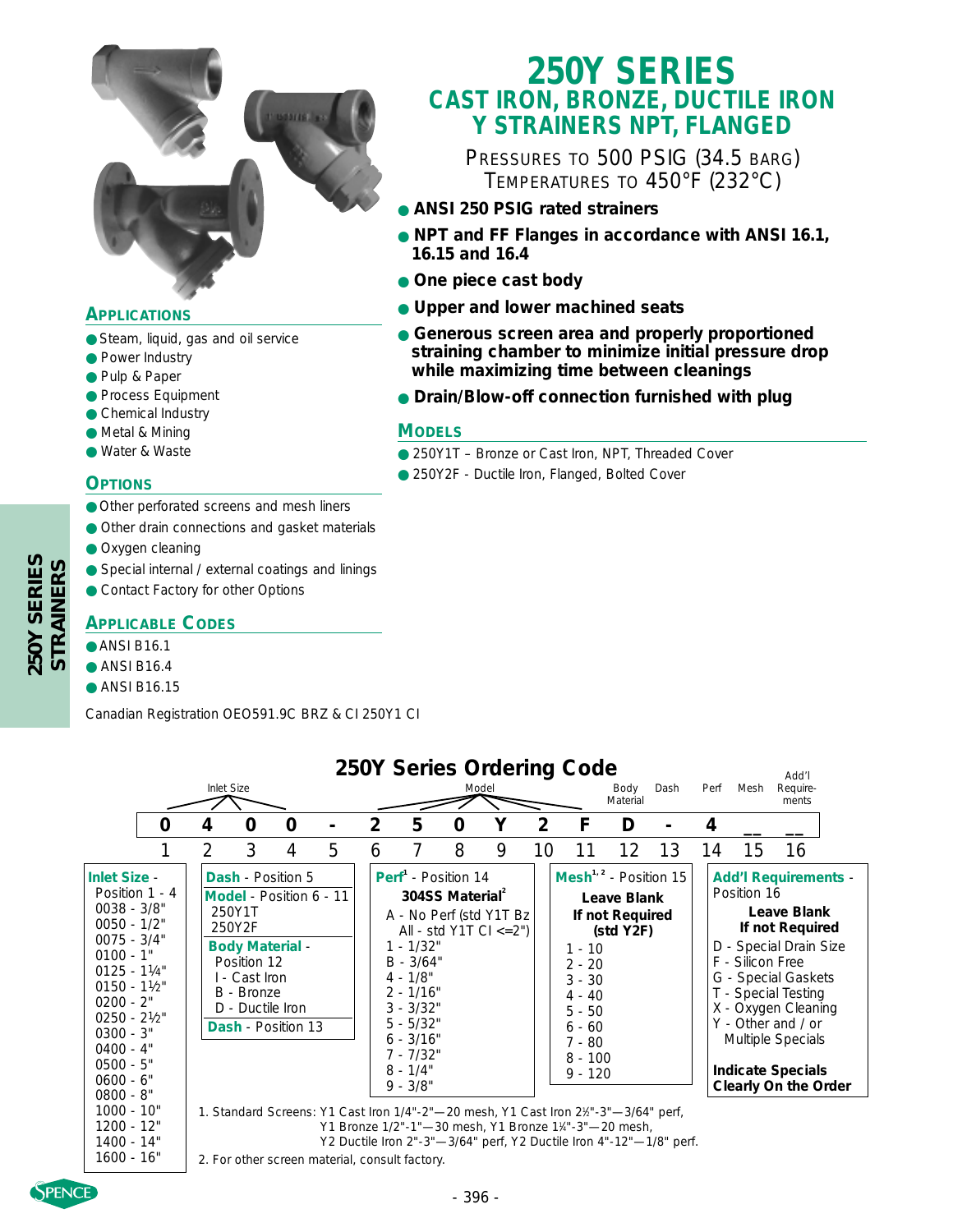# **250Y1 SERIES CAST IRON Y STRAINERS NPT**

# **SPECIFICATION**

Y Strainer shall be straight flow design with NPT inlet/outlet connections. The strainer shall be rated to ANSI 250 PSIG rating in accordance with ANSI B16.4. The Strainer shall be cast iron body and the screen shall be size \_perf / mesh 304 SS. The strainer shall be have an inlet size of

and Open Area Ratio of \_\_\_\_\_\_\_. The Y Strainer shall be SSI 250Y1 Series.

#### **MATERIALS OF CONSTRUCTION**

| 1. Recommended Spare Parts |  |
|----------------------------|--|

2. Materials of equivalent strength may be substituted





Connections: 1/4" – 3" NPT

### **SCREEN OPENINGS**

| SIZE.                 | <b>STANDARD</b><br><b>SCREEN</b> | <b>MATERIALS</b> |
|-----------------------|----------------------------------|------------------|
| $1/4" - 2"$           | 20 Mesh                          | 304 SS           |
| $2\frac{1}{2}$ " - 3" | 3/64" Perf                       | 304 SS           |

#### **DIMENSIONS** inches (mm) **AND WEIGHTS** pounds (kg)

| <b>SIZE</b>      | Α                             | Β                             | C                       | Е              | <b>WEIGHT</b> |
|------------------|-------------------------------|-------------------------------|-------------------------|----------------|---------------|
| $\frac{1}{4}$    | $3\frac{3}{16}$               | $\overline{2}$                | $3\%$                   | $\frac{1}{4}$  | 1.50          |
| (8)              | (81)                          | (50)                          | (80)                    | (8)            | (.70)         |
| $\frac{3}{6}$    | $3\frac{3}{16}$               | $\overline{2}$                | 3 <sub>k</sub>          | $\frac{1}{4}$  | 1.50          |
| (10)             | (81)                          | (50)                          | (80)                    | (8)            | (.70)         |
| $\frac{1}{2}$    | $3\frac{3}{16}$               | $\overline{2}$                | $3\%$                   | $\frac{1}{4}$  | 1.50          |
| (15)             | (81)                          | (50)                          | (80)                    | (8)            | (.70)         |
| $\frac{3}{4}$    | $3^{3}/4$                     | $2^{11}$ /16                  | $3^{11}$ / <sub>6</sub> | ℁              | 2.50          |
| (20)             | (95)                          | (68)                          | (94)                    | (10)           | (.50)         |
| 1                | 4                             | 3                             | $3^{11}$ / <sub>6</sub> | ℁              | 3.00          |
| (25)             | (102)                         | (62)                          | (94)                    | (10)           | (1.4)         |
| $1\frac{1}{4}$   | 5                             | $3\frac{7}{6}$                | $5\%$                   | $\frac{3}{4}$  | 6.00          |
| (32)             | (127)                         | (87)                          | (129)                   | (20)           | (1.4)         |
| $1\frac{1}{2}$   | 5 <sup>3</sup> / <sub>4</sub> | $3^{25}h_{2}$                 | $5\frac{3}{4}$          | $\frac{3}{4}$  | 8.00          |
| (40)             | (146)                         | (96)                          | (146)                   | (20)           | (3.6)         |
| 2                | 7                             | $4^{11}h_{2}$                 | $7\frac{1}{4}$          | 1              | 14.00         |
| (50)             | (178)                         | (110)                         | (184)                   | (25)           | (3.6)         |
| 2 <sup>1</sup> h | $9\frac{1}{4}$                | 6 <sup>3</sup> / <sub>2</sub> | $8^{3}/_{4}$            | $1\frac{1}{2}$ | 29.0          |
| (65)             | (235)                         | (155)                         | (222)                   | (40)           | (10)          |
| 3                | 10                            | $7^{13}$ / <sub>32</sub>      | 9                       | 1 <sup>1</sup> | 38.0          |
| (80)             | (254)                         | (188)                         | (2.29)                  | (40)           | (13.6)        |

Dimensions shown are subject to change. Contact factory for certified prints when required.

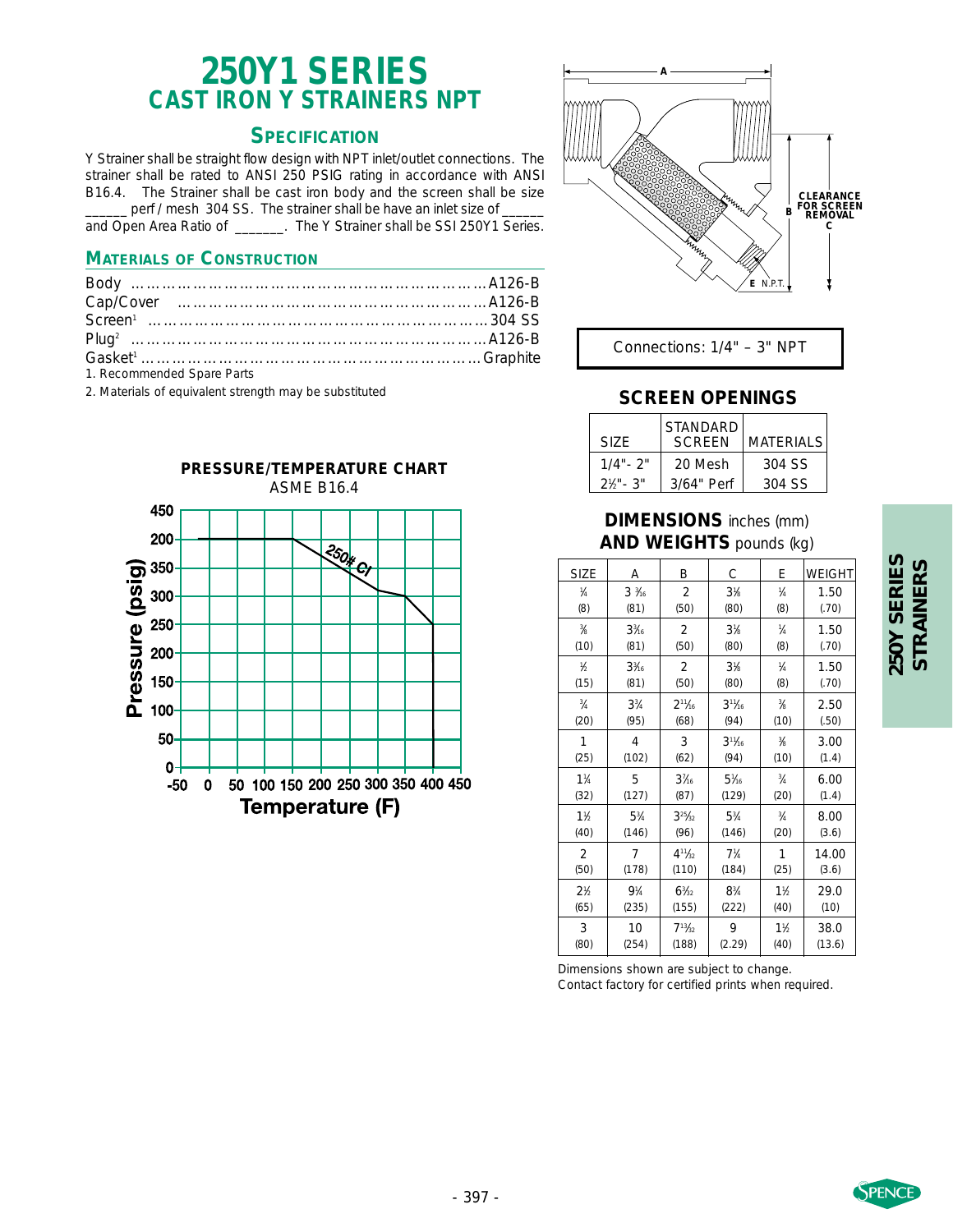# **250Y1 SERIES BRONZE Y STRAINERS NPT**

#### **SPECIFICATION**

Y Strainer shall be straight flow design with NPT inlet/outlet connections. The strainer shall be rated to ANSI 250 PSIG rating in accordance with ANSI B16.15. The Strainer shall be bronze body and the screen shall be size \_\_\_\_\_\_ mesh 304 SS. The strainer shall be have an inlet size of \_\_\_\_\_\_ and Open Area Ratio of \_\_\_\_\_\_\_. The Y Strainer shall be SSI 250Y1 Series.

#### **MATERIALS OF CONSTRUCTION**

| 1. Recommended Spare Parts |  |
|----------------------------|--|



Connections: 1/2" – 3" NPT

#### **SCREEN OPENINGS**

| SI7F         | l STANDARD.<br><b>SCREEN</b> | <b>MATFRIALS</b> |
|--------------|------------------------------|------------------|
| $1/2$ " - 1" | 30 Mesh                      | 304 SS           |
| $1\%$ " = 3" | 20 Mesh                      | 304 SS           |

#### **DIMENSIONS** inches (mm) **AND WEIGHTS** pounds (kg)

| <b>SIZE</b>                   | А                             | Β                        | С                              | E              | <b>WEIGHT</b> |
|-------------------------------|-------------------------------|--------------------------|--------------------------------|----------------|---------------|
| $\frac{1}{2}$                 | $2^{15}$ /16                  | $2^{1/3}$                | 3 <sup>1</sup>                 | $\frac{3}{8}$  | .9            |
| (15)                          | (75)                          | (54)                     | (89)                           | (10)           | (0.4)         |
| $\frac{3}{4}$                 | $3^{3}/_{8}$                  | $2^{3}/_{8}$             | 4 <sup>1</sup> / <sub>2</sub>  | $\frac{3}{8}$  | 1.3           |
| (20)                          | (86)                          | (60)                     | (114)                          | (10)           | (0.6)         |
| 1                             | $4\frac{1}{16}$               | 3                        | 5                              | $\frac{3}{4}$  | 2.1           |
| (25)                          | (103)                         | (76)                     | (127)                          | (20)           | (1.0)         |
| $1\frac{1}{4}$                | $4^{15}$ /16                  | $3\frac{7}{16}$          | $5\frac{3}{4}$                 | $\frac{3}{4}$  | 3.0           |
| (32)                          | (125)                         | (87)                     | (146)                          | (20)           | (1.4)         |
| $1\frac{1}{2}$                | $5\frac{3}{4}$                | $3^{13}$ / <sub>16</sub> | $6^{3}/_{8}$                   | $\frac{3}{4}$  | 4.0           |
| (40)                          | (146)                         | (97)                     | (162)                          | (20)           | (1.8)         |
| 2                             | $6^{11}/16$                   | $4\%$                    | 9 <sup>1</sup> / <sub>16</sub> | $\frac{3}{4}$  | 7.1           |
| (50)                          | (170)                         | (116)                    | (230)                          | (20)           | (3.2)         |
| 2 <sup>1</sup> / <sub>2</sub> | 7 <sup>1</sup> b              | $4\%$                    | 10                             | $1\frac{1}{4}$ | 10.1          |
| (64)                          | (191)                         | (124)                    | (254)                          | (32)           | (4.6)         |
| 3                             | 8 <sup>1</sup> / <sub>2</sub> | $5\%$                    | 10 <sup>3</sup>                | $1\frac{1}{4}$ | 13.3          |
| (76)                          | (216)                         | (140)                    | (264)                          | (32)           | (6.1)         |

\* Consult factory for dimensions.

Dimensions shown are subject to change.

Contact factory for certified prints when required.



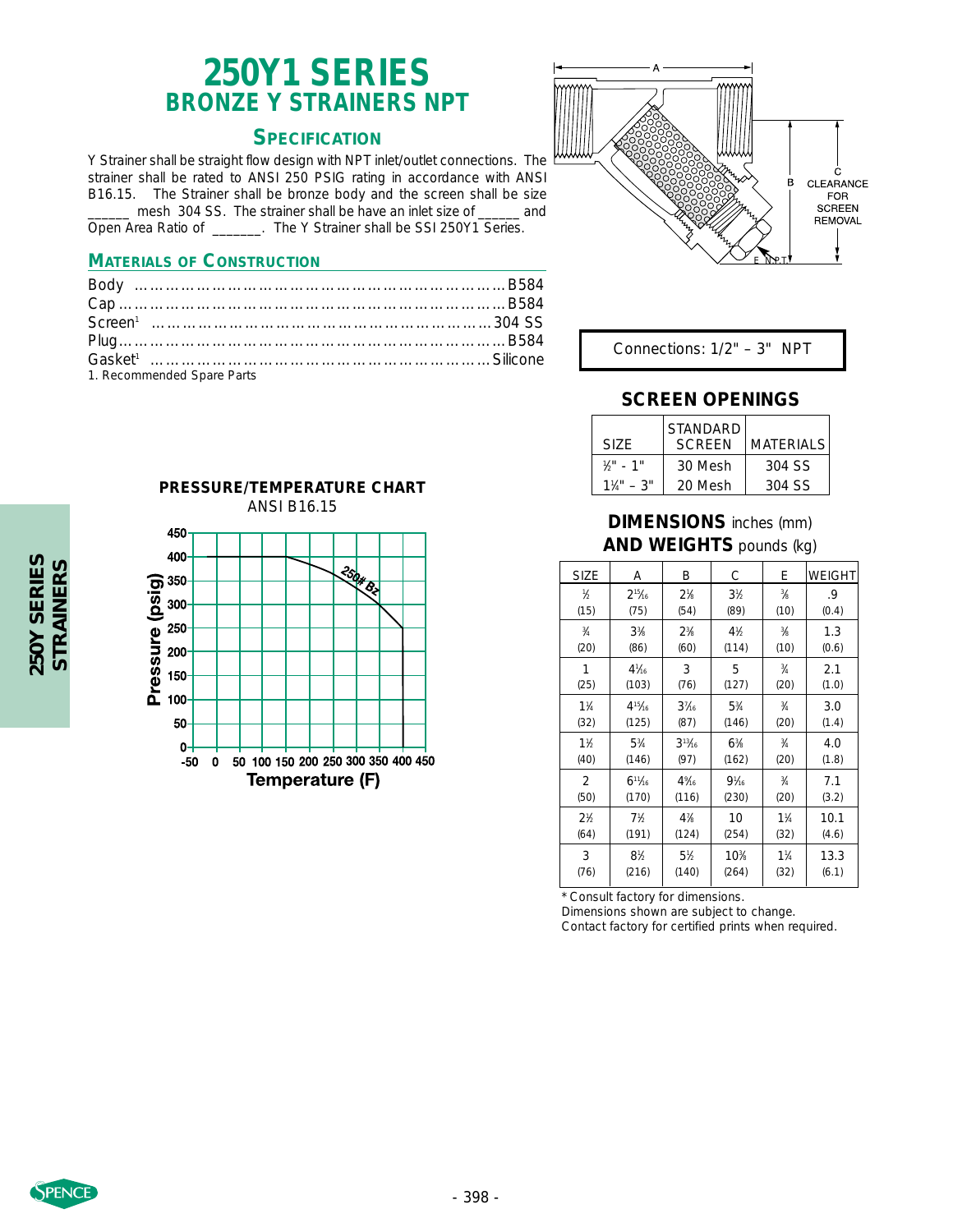# **250Y2 SERIES DUCTILE IRON Y STRAINERS FLANGED**

### **SPECIFICATION**

Y Strainer shall be straight flow design with RF Flanged inlet/outlet connections. The strainer shall be rated to ANSI 250 PSIG rating in accordance with ANSI B16.1. The Strainer shall be Ductile Iron and the screen shall be size \_\_\_\_\_\_ perf 304 SS. The strainer shall be have an inlet size of \_\_\_\_\_\_ and Open Area Ratio of \_\_\_\_\_\_. The Y Strainer shall be SSI 250Y2 Series.

### **MATERIALS OF CONSTRUCTION**

| 1. Recommended Spare Parts                             |  |
|--------------------------------------------------------|--|
| 2. Materials of equivalent strength may be substituted |  |

2. Materials of equivalent strength may be substituted





**A**

# **SCREEN OPENINGS**

**D**

**C**

CLEARANCE

**FOR SCREEN**<br>**B** REMOVAL

| SIZF.      | STANDARD<br><b>SCREEN</b> | <b>MATERIALS</b> |
|------------|---------------------------|------------------|
| $2" - 3"$  | 3/64" Perf.               | 304 SS           |
| $4" - 12"$ | $1/8"$ Perf.              | 304 SS           |

# **DIMENSIONS** inches (mm) **AND WEIGHTS** pounds (kg)

| <b>SIZE</b>      | Α          | Β               | С                              | D                             | Ε              | <b>WEIGHT</b> |
|------------------|------------|-----------------|--------------------------------|-------------------------------|----------------|---------------|
| $\overline{2}$   | $8\%$      | $6\%$           | $9\%$                          | $\overline{2}$                | $\frac{1}{2}$  | 28            |
| (50)             | (226)      | (156)           | (232)                          | (51)                          | (15)           | (13)          |
| 2 <sup>1</sup> h | $10^{3}/4$ | $8\frac{1}{16}$ | 9%                             | 2 <sup>1</sup> / <sub>2</sub> | 1              | 38            |
| (65)             | (273)      | (205)           | (251)                          | (64)                          | (25)           | (17)          |
| 3                | $11\%$     | $8\frac{7}{16}$ | $11\frac{1}{4}$                | 3                             | 1              | 54            |
| (80)             | (295)      | (214)           | (286)                          | (76)                          | (25)           | (24)          |
| 4                | 13%        | $9\%$           | 15                             | 4                             | 1              | 110           |
| (100)            | (353)      | (245)           | (381)                          | (102)                         | (25)           | (50)          |
| 5                | 16%        | 11%             | 19                             | 5                             | $1\frac{1}{4}$ | 160           |
| (125)            | (416)      | (295)           | (483)                          | (127)                         | (32)           | (73)          |
| 6                | 18%        | 12%             | $22^{3}/4$                     | 6                             | 1½             | 224           |
| (150)            | (470)      | (321)           | (578)                          | (152)                         | (40)           | (102)         |
| 8                | 21%        | 16%             | 27 <sup>3</sup> / <sub>4</sub> | 8                             | $1\frac{1}{2}$ | 468           |
| (200)            | (543)      | (416)           | (692)                          | (203)                         | (40)           | (212)         |
| 10               | 26         | 19%             | 29 <sup>3</sup> / <sub>4</sub> | 10                            | 2              | 590           |
| (250)            | (660)      | (486)           | (756)                          | (254)                         | (50)           | (268)         |
| 12               | 30         | $22\%$          | 35                             | 12                            | 2              | 890           |
| (300)            | (762)      | (560)           | (889)                          | (305)                         | (50)           | (404)         |

Dimensions shown are subject to change. Contact factory for certified prints when required.

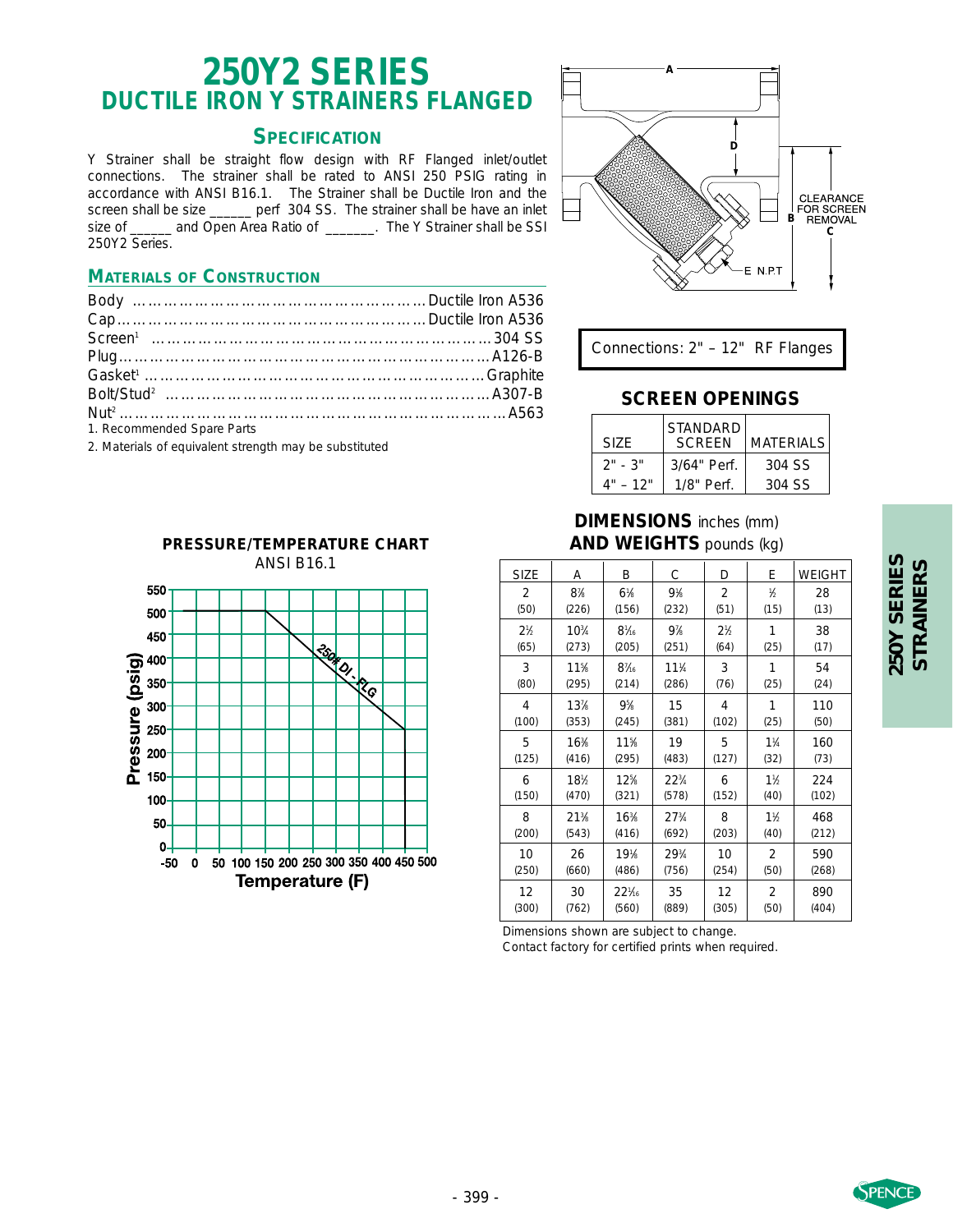

**250Y SERIES** 

\* For Gas, Steam or Air service, consult factory.

|          | Steam Service Pressure Drop   Correction Factors for Other Viscous   Correction Factors for |  |
|----------|---------------------------------------------------------------------------------------------|--|
| Page 433 | Liquids and/or Mesh Liners Page 432    Clogged Screens Page 432                             |  |



**250Y SERIES STRAINERS**

250Y SERIES<br>STRAINERS